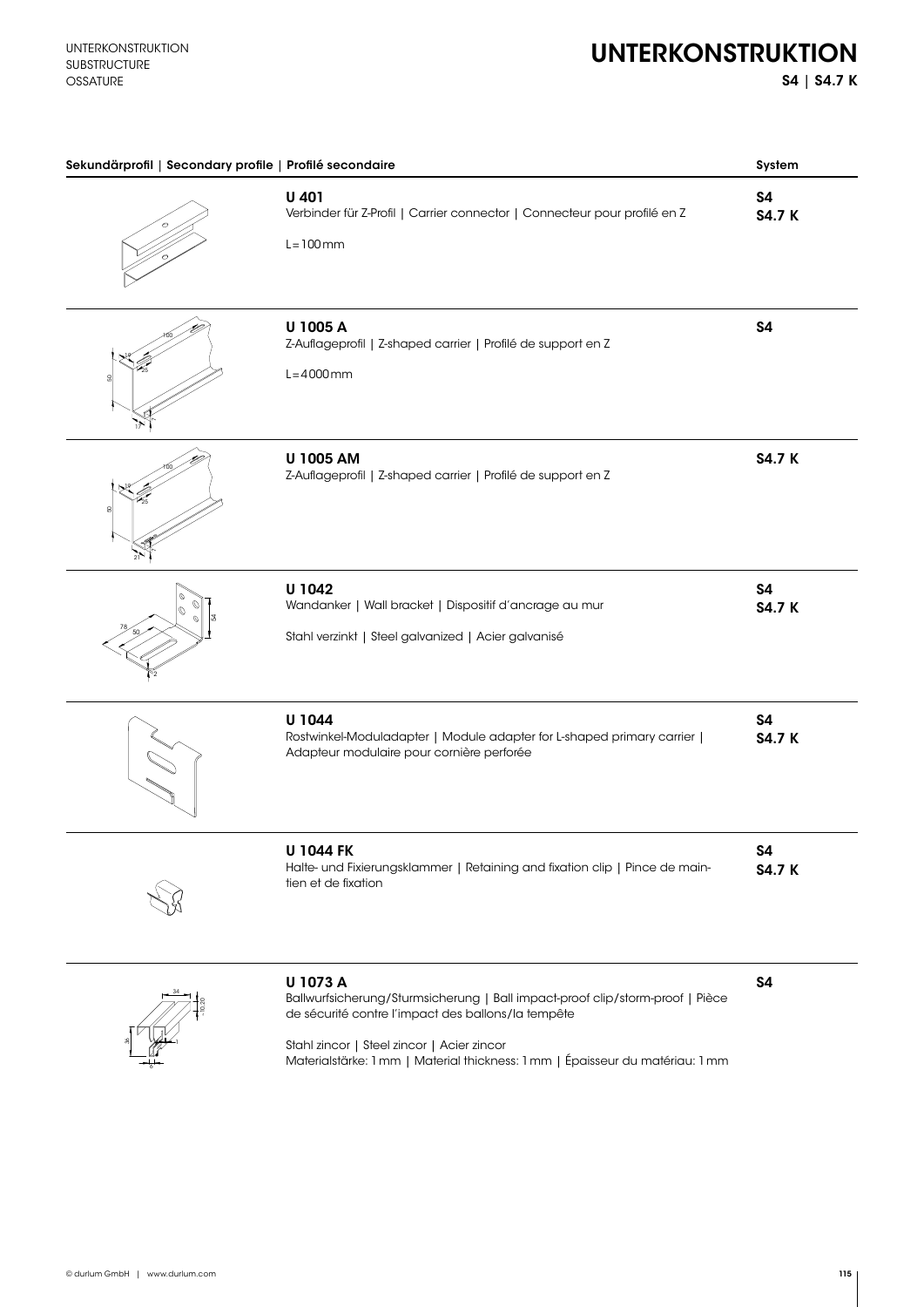## UNTERKONSTRUKTION

S4 | S4.7 K

| Primärprofil   Primary profile   Profilé primaire      |                                                                                                                                                    | System                     |
|--------------------------------------------------------|----------------------------------------------------------------------------------------------------------------------------------------------------|----------------------------|
| $\int_0^1 e^{i \theta} e^{i \theta}$<br><b>0000000</b> | U 1040<br>Rostwinkel mit Regellochung   L-shaped primary carrier with regular perfo-<br>ration   Cornière à perforation régulière<br>$L = 4000$ mm | <b>S4</b><br><b>S4.7 K</b> |
| $\overline{\phantom{0}}$<br>$\sqrt{10}$                | U 1041<br>Rostwinkelverbinder   L-shaped primary carrier connector   Connecteur<br>pour cornière perforée<br>$L = 150$ mm                          | <b>S4</b><br><b>S4.7 K</b> |
| O<br>Ø<br>$\phi$                                       | U 1042<br>Wandanker   Wall bracket   Dispositif d'ancrage au mur<br>Stahl verzinkt   Steel galvanized   Acier galvanisé                            | <b>S4</b><br><b>S4.7 K</b> |
|                                                        | U 1060<br>Trageprofil CD60   CD60 primary carrier   Profilé porteur CD60<br>$L = 4000$ mm                                                          | S4                         |
|                                                        | U 1061<br>Kreuzverbinder   Cross connector   Connecteur croisé<br>Für U 1060/U 1005 A   For U 1060/U 1005 A   Pour U 1060/U 1005 A                 | <b>S4</b>                  |
|                                                        | U 1062<br>Trageprofilverbinder   Primary carrier connector   Connecteur pour profilé<br>porteur<br>$L = 100$ mm                                    | \$4                        |
|                                                        | U 1063<br>Noniusunterteil   Nonius lower part   Élément de suspension Nonius inf.                                                                  | \$4                        |
|                                                        | U 1064<br>Wandanschluss   Wall bracket   Raccordement mural                                                                                        | \$4                        |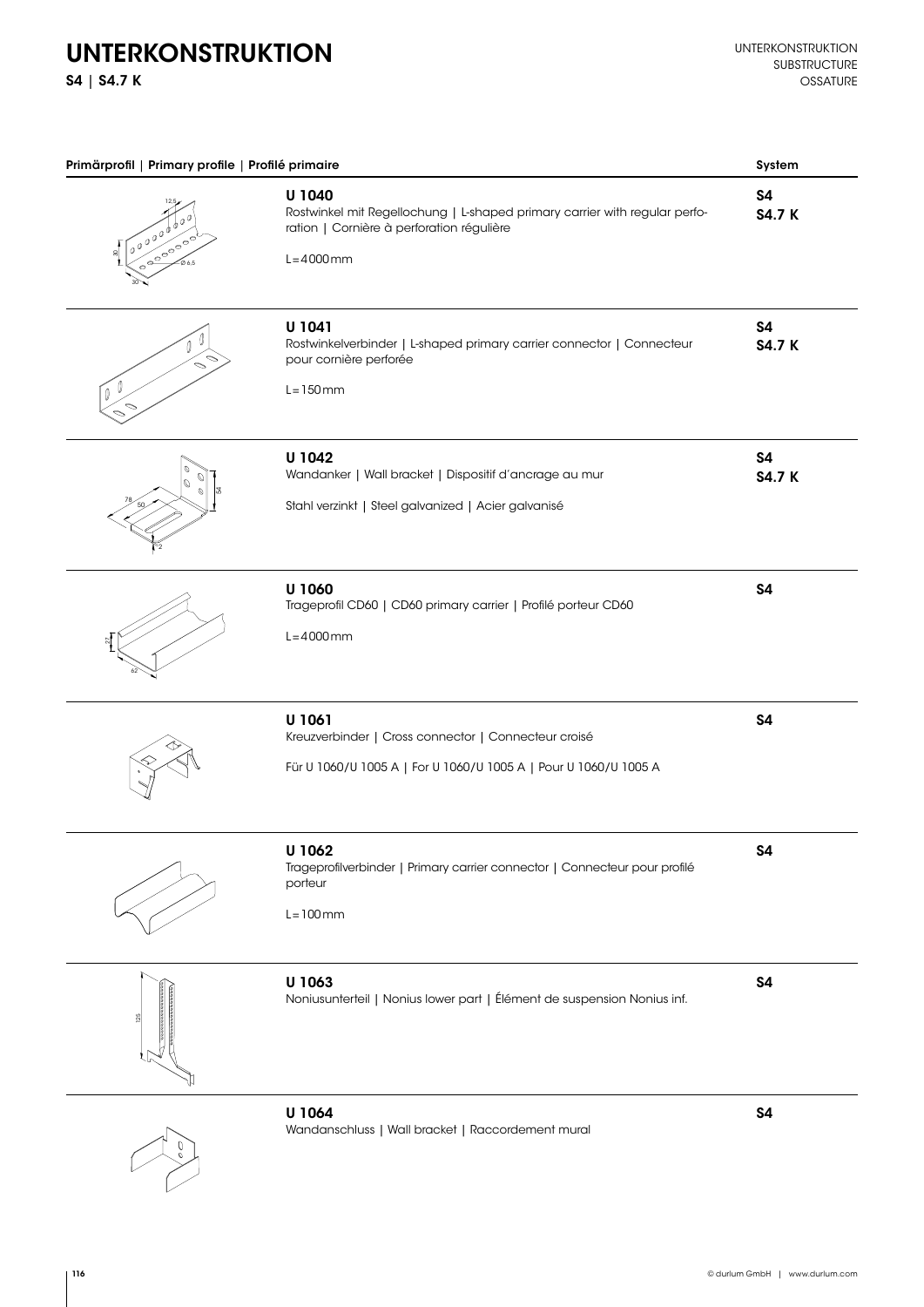## UNTERKONSTRUKTION

S4 | S4.7 K

|               | Primärprofil   Primary profile   Profilé primaire                                                                                                                                                                                                                                            | System                     |
|---------------|----------------------------------------------------------------------------------------------------------------------------------------------------------------------------------------------------------------------------------------------------------------------------------------------|----------------------------|
|               | U 1086<br>U-Profil zur alternativen Queraussteifung   U-profile for alternative transverse<br>reinforcement   Profilé en U pour raidissement transversal alternatif<br>Stahl sendzimir verzinkt   Steel sendzimir galvanised   Acier galvanisé<br>$L = 4000$ mm                              | S4<br><b>S4.7 K</b>        |
| $\frac{2}{2}$ | U 1300<br>Noniusoberteil   Nonius upper part   Élément de suspension Nonius sup.<br>$L_{Min}$ : 150 mm, $L_{Max}$ : 2000 mm                                                                                                                                                                  | S4<br><b>S4.7 K</b>        |
|               | U 1370<br>Noniusunterteil   Nonius lower part   Élément de suspension Nonius inf.                                                                                                                                                                                                            | S4<br><b>S4.7 K</b>        |
|               | U 1372<br>Nonius-Sicherungsstift   Nonius connector pin   Goupille de sécurité<br>Nonius                                                                                                                                                                                                     | S4<br><b>S4.7 K</b>        |
|               | W 2650<br>Weitspannprofil zur alternativen Queraussteifung   Wide-spanned profile<br>for alternative transverse reinforcement   Profilé de serrage grande portée<br>pour raidissement alternatif<br>Stahl sendzimir verzinkt   Steel sendzimir galvanised   Acier galvanisé<br>$L = 5000$ mm | <b>S4</b><br><b>S4.7 K</b> |
|               | Wandanschluss   Wall connection   Raccordement mural<br>031                                                                                                                                                                                                                                  | <b>S4</b>                  |

 $^{5}$ 

 $\frac{1}{27}$ <sup>12</sup>

| F 025     | Randwinkel   Perimeter trim [F-type]   Cornière de rive |
|-----------|---------------------------------------------------------|
| Aluminium |                                                         |

L=5000mm D206-700 [~ RAL 9016]

D206-700 [~ RAL 9016]

S4 S4.7 K